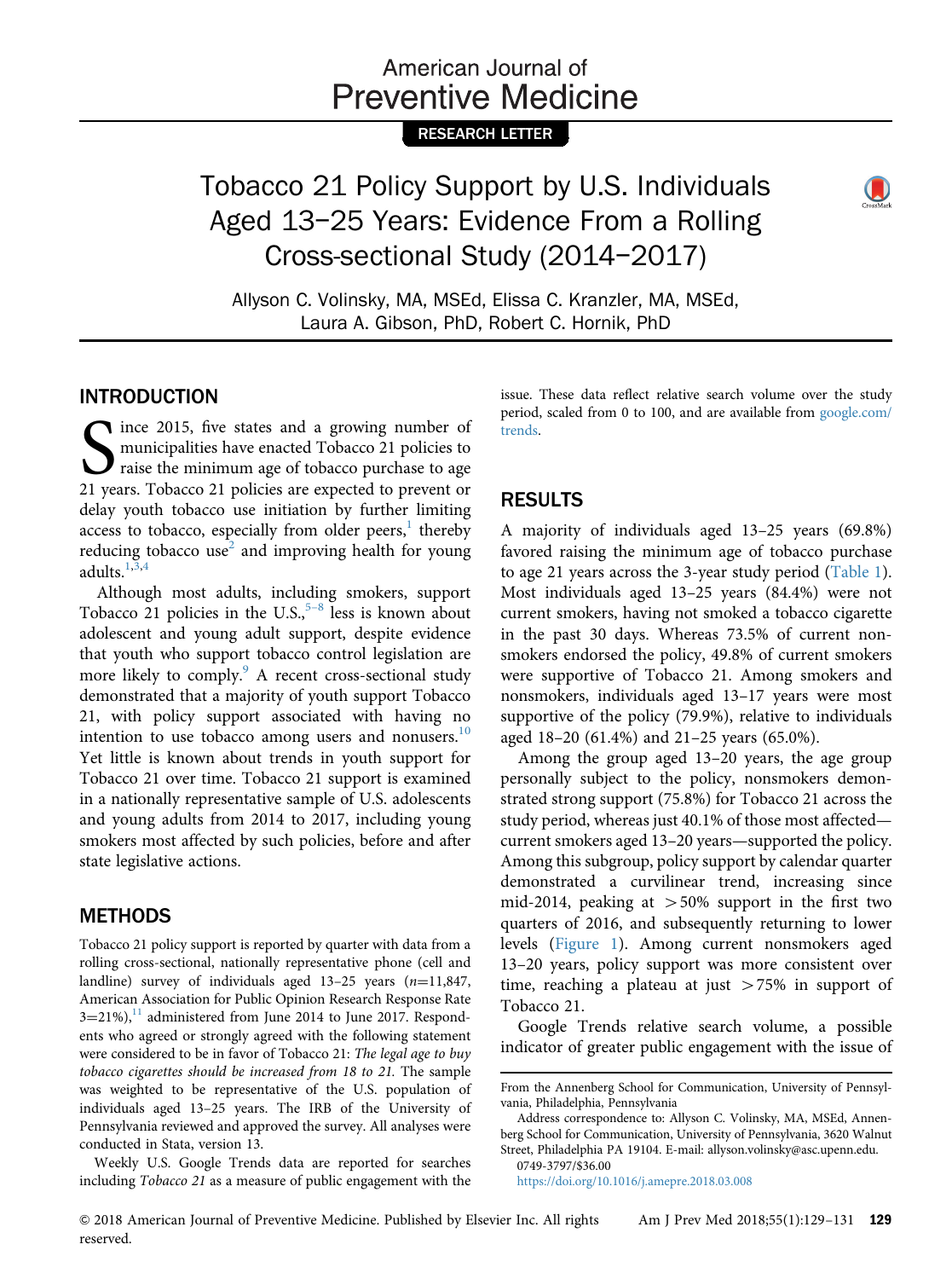| Demographic                                        | Percentages supporting raising tobacco cigarette<br>purchasing age to 21 years (95% CI) | Weighted percentages of<br>survey respondents |
|----------------------------------------------------|-----------------------------------------------------------------------------------------|-----------------------------------------------|
| Overall (13-25 years)                              | 69.8 (68.8, 70.8)                                                                       | 100                                           |
| Age groups                                         |                                                                                         |                                               |
| $13 - 17$                                          | 79.9 (78.6, 81.1)                                                                       | 38.2                                          |
| $18 - 20$                                          | 61.4 (59.3, 63.4)                                                                       | 23.9                                          |
| $21 - 25$                                          | 65.0 (63.1, 66.8)                                                                       | 37.9                                          |
| Gender                                             |                                                                                         |                                               |
| Female                                             | 74.8 (73.4, 76.1)                                                                       | 49.1                                          |
| Male                                               | 65.2 (63.7, 66.6)                                                                       | 50.9                                          |
| Race/Ethnicity                                     |                                                                                         |                                               |
| Hispanic                                           | 73.4 (71.3, 75.3)                                                                       | 21.3                                          |
| White (non-Hispanic)                               | 66.0 (64.6, 67.4)                                                                       | 51.4                                          |
| <b>Black or African American</b><br>(non-Hispanic) | 77.1 (74.6, 79.4)                                                                       | 14.1                                          |
| Other/more than one                                | 72.0 (69.2, 74.7)                                                                       | 13.2                                          |
| Tobacco cigarette use                              |                                                                                         |                                               |
| All current non-smokers (no<br>past 30-day use)    | 73.5 (72.5, 74.5)                                                                       | 84.4                                          |
| Age 13-20 years                                    | 75.8 (74.7, 76.9)                                                                       | 57.0                                          |
| Age 21-25 years                                    | 68.8 (66.7, 70.7)                                                                       | 27.4                                          |
| All current smokers (past<br>30-day use)           | 49.8 (46.8, 52.8)                                                                       | 15.6                                          |
| Age 13-20 years                                    | 40.1 (35.8, 44.5)                                                                       | 5.2                                           |
| Age 21-25 years                                    | 54.7 (50.8, 58.5)                                                                       | 10.4                                          |

<span id="page-1-0"></span>

|  |  |  | <b>Table 1.</b> Weighted Demographic Distribution of Support for Tobacco 21 Policy ( $N=11,847$ ) |
|--|--|--|---------------------------------------------------------------------------------------------------|
|  |  |  |                                                                                                   |

Tobacco 21, peaked in May 2016, as decline in policy support among smokers aged 13–20 years began (Figure 1). Spikes in Google Trends search volume



Figure 1. Weighted Tobacco 21 policy support among individuals aged 13–20 years over time, by smoking status and Google Trends relative search volume for "Tobacco 21" over time (2014–2017).

Note: The black lines are Loess curves illustrating temporal trends in weighted mean Tobacco 21 policy support (left y-axis) by quarter among smokers aged 13–20 years (thin line) and nonsmokers aged 13–20 years (thick line). The gray line illustrates variation in the weekly relative search volume for "Tobacco 21" on Google Trends (right y-axis).

around this time suggest more public engagement with Tobacco 21 as policies were enacted, including in California, the most populous state, on May 4, 2016.

Most adolescents and young adults are nonsmokers and favor Tobacco 21 policies in the U.S. Recently, support has declined only among smokers younger than age 21 years following policy-relevant events. Resistance stimulated by salient policy threats may have played a role in the decline in support among smokers aged 13–20 years. A key limitation of this study is that Tobacco 21 policy support was measured with a single item, which specifically asks about raising the minimum age of legal access for tobacco cigarettes. Strengths of the study include measuring policy support over three years among a nationally representative sample of youth and young adults. Overall, most youth and young adults support Tobacco 21 policies. Although youth nonsmokers have exhibited high and stable levels of Tobacco 21 support, support among young smokers has declined as of mid-2016.